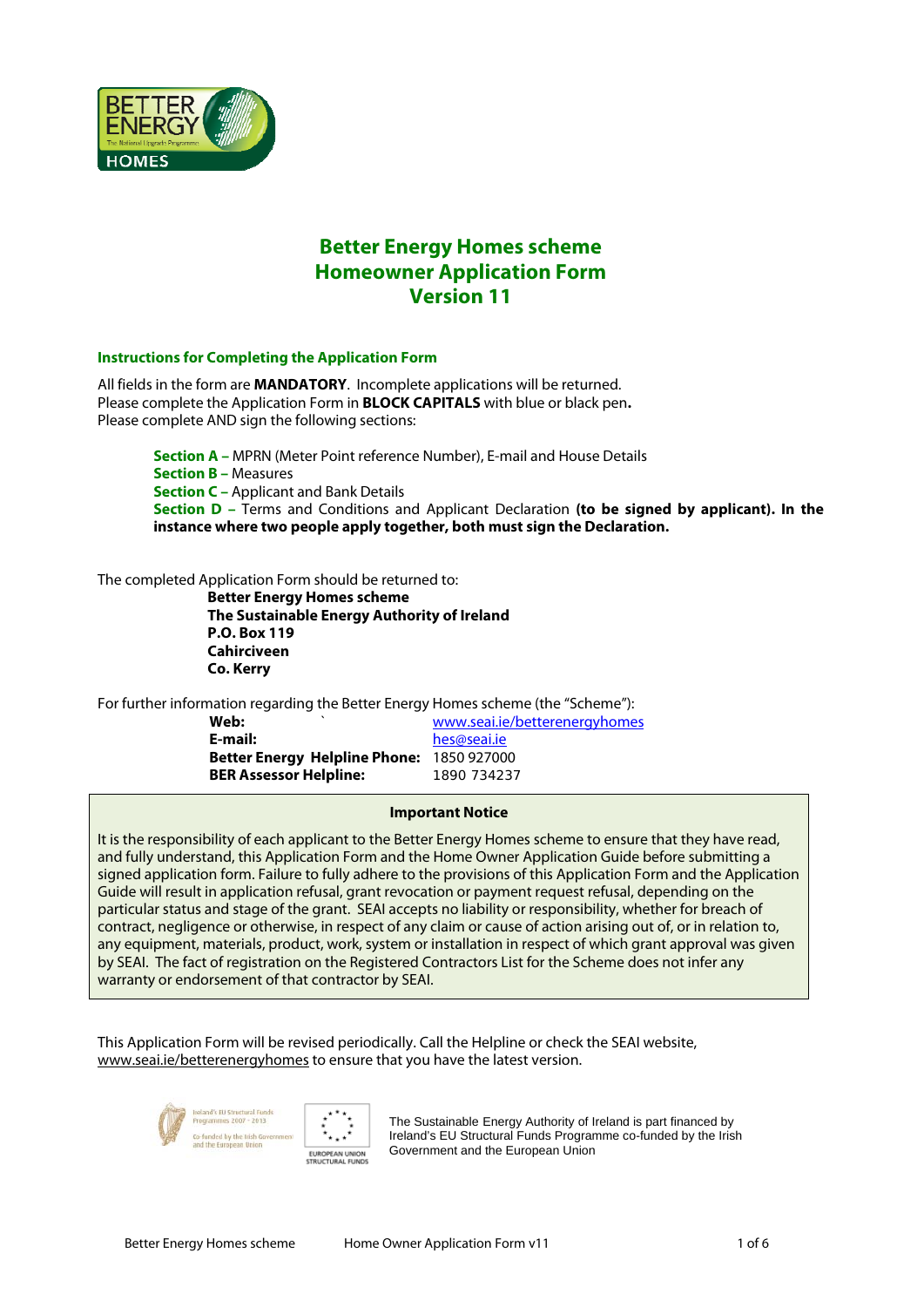### **Please use Block Capitals when completing this form**

### **Section A – MPRN (Meter Point Reference Number), E-mail and House Details**

#### **MPRN**

| Your electricity Meter Point    |  |  |  |  |  |  |
|---------------------------------|--|--|--|--|--|--|
| Reference Number – which is the |  |  |  |  |  |  |
| 11 digit number found on your   |  |  |  |  |  |  |
| electricity bill                |  |  |  |  |  |  |

### **E-mail address**

| <b>Dwelling Type (tick one)</b> | $\Box$ Semi-detached house<br>$\Box$ Mid-terrace house<br>$\Box$ Ground Floor apartment<br>$\Box$ Top floor apartment | $\Box$ Detached House<br>$\Box$ End of Terrace House<br>$\Box$ Mid-floor apartment<br>$\Box$ Maisonette |
|---------------------------------|-----------------------------------------------------------------------------------------------------------------------|---------------------------------------------------------------------------------------------------------|
| Year dwelling built*            |                                                                                                                       |                                                                                                         |

**\*Note:** To qualify for grant support a home must have been constructed prior to 2006 and measures must not comprise an extension or material alteration as defined in the Building Regulations

Please tick box if the installation address is on an offshore island  $\Box$ 

|--|

### **Section B – Measures**

- Please indicate below the upgrade measures for which you are applying for a grant. In the case of wall insulation and heating upgrades you may only select one of the three options presented.
- You MUST CHOOSE a contractor from the SEAI Registered Contractor List at the time of application and enter their details in the box below. However you may change your contractor at a later stage if you so wish. You will be asked to identify the changed contractor at payment request stage.
- Please note the minimum grant amount for the first application must be  $\epsilon$ 400. A BER grant, where applicable, does not count towards the €400 minimum.

**Note:** A Building Energy rating (BER) is to be an integral part of all Better Energy Homes applications whereby homeowners must undertake a BER on their home **after** they have completed the measures for which they have applied for above. This will give homeowners an objective assessment of the energy performance of their home following upgrade works, including a rating on an A-G scale. BER funding of €80 is available once per home and will be automatically assigned to your application if you are eligible. If your home has already received BER grant funding then you can receive no further BER grants. It is advisable that you apply for and undertake all planned grant aided works at the same time to minimise the costs of multiple BER assessments. All BER assessments must be performed by a registered BER assessor. To select a BER assessor please see the list of registered assessors at www.seai.ie/ber or call1890 734237.

| <b>Measure Type</b>                                            |                                                                                                                                                                                                                                            | <b>Contractor Name and ID Number</b> |
|----------------------------------------------------------------|--------------------------------------------------------------------------------------------------------------------------------------------------------------------------------------------------------------------------------------------|--------------------------------------|
| <b>Roof Insulation</b>                                         | $\Box$ Yes ( $\epsilon$ 200)                                                                                                                                                                                                               |                                      |
| <b>Wall Insulation</b><br>(Select one only)                    | $□$ Cavity (€320)<br>$\Box$ Dry-Lining Insulation (€2,000)<br>$\Box$ External Insulation ( $\epsilon$ 4,000)                                                                                                                               |                                      |
| <b>Heating Controls</b><br><b>Upgrade</b><br>(Select one only) | $\Box$ High Efficiency Gas Boiler Installation<br>with Heating Controls Upgrade (€560)<br>$\Box$ High Efficiency Oil Boiler Installation<br>with Heating Controls Upgrade (€560)<br>$\Box$ Heating Controls Upgrade Only ( $\epsilon$ 400) |                                      |
| Solar Heating*                                                 | □ Solar Heating (€800)                                                                                                                                                                                                                     |                                      |

\*You are not permitted to apply if grant aid has already been paid for solar heating on this property.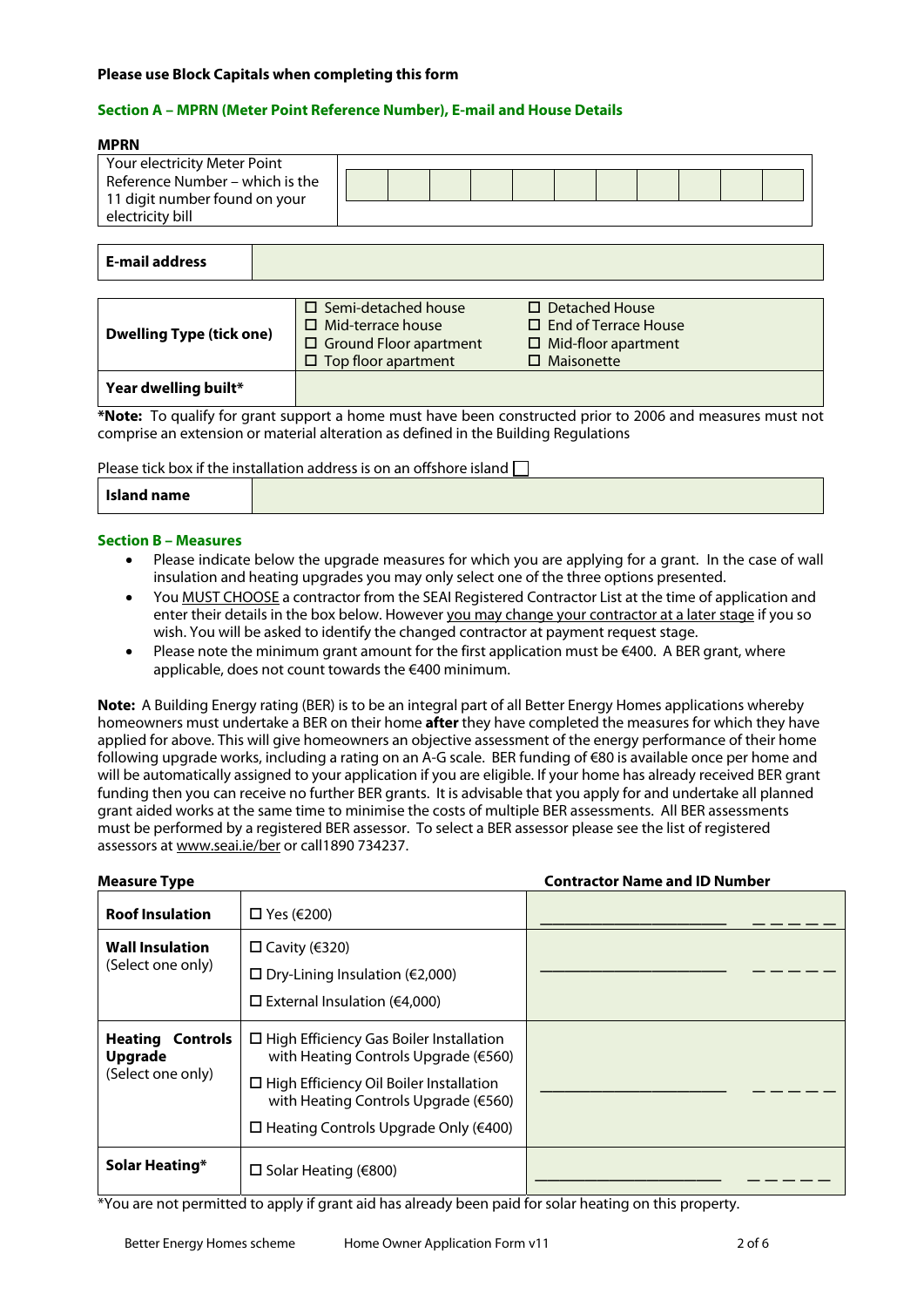## **Section C – Applicant and Bank Details**

### **Applicant Contact Details:**

| Title (Mr. Ms. Dr. Etc)     |  |
|-----------------------------|--|
| <b>First Name</b>           |  |
| <b>Surname</b>              |  |
| <b>Address</b>              |  |
|                             |  |
|                             |  |
| <b>County</b>               |  |
| <b>Contact Phone Number</b> |  |

## **Installation Dwelling Details (if different from above):**

| <b>Address</b> |  |
|----------------|--|
|                |  |
|                |  |
| County         |  |

### **Bank Details:**

- Bank details are required as ALL grant payments will be made by Electronic Funds Transfer into applicants accounts.
- NOTE: We are unable to process Credit Union accounts at this time.

| <b>Account Holder Name:</b> |  |
|-----------------------------|--|
| <b>Bank Name:</b>           |  |
| <b>Bank Sort Code:</b>      |  |
| <b>Account Number:</b>      |  |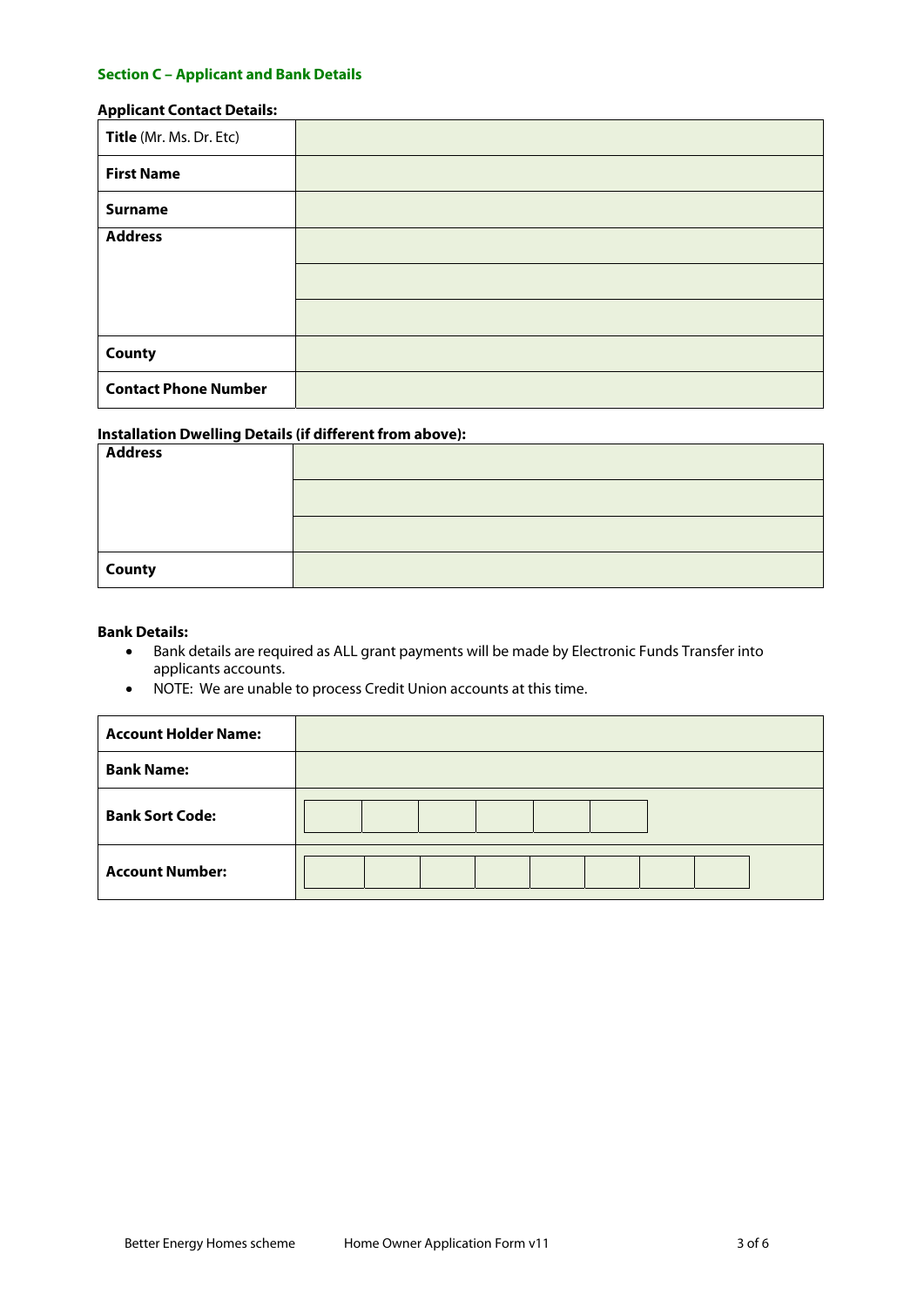### **Section D – Terms and Conditions and Applicant Declaration (Read carefully and Sign declaration)**

- 1. The Application Guide, Application Form and Terms and Conditions are those published on the SEAI website on the date of submitting the application. However, SEAI may, if required by law and without incurring any liability, vary, revise or supplement the Terms and Conditions of the Scheme after the applicant's submission of an application and these revised or supplemented Terms and Conditions (as published on the SEAI website) may apply to the application unless the applicant chooses to withdraw its application. The applicant must monitor SEAI's website in order to learn of any such changes to the Terms and Conditions.
- 2. The applicant's agreement with SEAI in the event of a Grant Offer being accepted will comprise the Terms and Conditions, the Application Guide (including its Appendices), and the rest of the Application Form. The applicant having accepted the Grant Offer and communicated their acceptance of it to SEAI shall comply with and agree to be bound by the provisions of these documents. In the event of any conflict arising between these documents the order of precedence shall be:
	- a. the Terms and Conditions of the Scheme
	- b. the rest of the Application Guide less the Terms and Conditions of the Scheme
	- c. the rest of the Application Form less the Terms and Conditions of the Scheme
- 3. The applicant must ensure that he / she completes and submits, to the extent applicable, the latest version of the Application Form (see www.seai.ie/betterenergyhomes for the latest version)
- 4. The applicant must be the owner of an existing home built before 2006, located in the Republic of Ireland, in respect which the Grant application is made (not applicable to mobile homes, caravans, houseboats or other temporary dwellings). Only existing dwellings are supported.
- 5. The applicant must undertake a measure(s) identified from the measure types supported under the Better Energy Homes scheme.
- 6. The applicant must have a Building Energy Rating (BER) assessment of their home undertaken by a registered BER Assessor following completion of the upgrade works. The applicant must, in conjunction with their chosen BER Assessor, provide SEAI with evidence of this BER by way of the forms provided to them at time of grant offer.
- 7. The spirit and objective of the Better Energy Homes scheme is to assist homeowners in improving the energy efficiency of their homes. The applicant therefore agrees that its application relates to works which are economically and physically practicable and which will secure the optimal energy efficiency improvements to its home. The applicant also agrees that the grant monies will be coupled with its funds to the extent necessary to achieve this goal. In specifying works to which this application relates, the applicant confirms that its application does not concern works which are inefficient or incomplete in nature so as to render the expenditure of the grant monies uneconomic.
- 8. The applicant vouches that measures applied for have not already been supported by other government schemes or by SEAI through Better Energy Homes or other schemes.
- 9. The applicant must engage a Contractor listed on the SEAI Registered Contractor List (see Section 6 of the Application) to carry out the supported measure. The Contractor must be active on the SEAI Registered Contractors List at the time of works.
- 10. Approval of the grant offer only becomes valid upon receipt by SEAI of the issued Grant Offer signed by the applicant indicating his/her unconditional acceptance in accordance with the timelines prescribed by SEAI. Applicants must ensure that they personally accept their Grant Offer and the attaching terms and conditions. In the case of online applications, acceptance is confirmed by selecting the "Accept" option and re-entering the applicant MRPN on the offer confirmed page (linked from the email offer sent to the applicant shortly after the online application is submitted)
- 11. The applicant must secure approval from SEAI before assuming he/she will receive the Grant. SEAI reserves the right to reject/approve applications for Grants under the Scheme.
- 12. The applicant must ensure Grant approval is received before proceeding with any product purchase or installation work.
- 13. The Grant, once approved, is only payable in respect of the type of measures identified in the Application and referenced in the Grant Offer.
- 14. The six month term of the grant starts on the date the grant offer has been made. All work and documentation must be submitted to SEAI before the six month grant expiry date, noted on the offer. Failure to do so will result in your grant being declined.
- 15. The timing of fulfilment of the Grant to approved applicants is subject to the funding allocated by government to the Scheme / programme in a particular calendar year, in accordance with public financial procedures. Where all other conditions are met, payment will be made on a "first come, first served" basis. Where funding is exhausted in a particular calendar year, payment to remaining applicants will be deferred until such time as further funds may become available. Deferred payments will receive priority, if and when those funds become available.
- 16. Should his / her property be selected as part of a sample inspection process, the applicant must make his / her home available for verification and/or technical inspection. In the instance of wall assessments, some of these inspections may result in the undertaking of "invasive" tests, including boroscope probing and thermal imaging. The applicant consents to the results of such inspections being published by SEAI and made available to the public in whatever media SEAI may, at its discretion, choose. The applicant must also be prepared to participate in follow-up research (telephone or postal questionnaire) as may be commissioned by SEAI or its agents to establish the Scheme's impacts and achievements. The applicant acknowledges that SEAI will have to provide certain contact details to third party contractors in relation to these matters and the applicant hereby consents to SEAI making these disclosures.
- 17. The householder must facilitate any reasonable request made by the Sustainable Energy Authority of Ireland or its agents requiring the contractor to return to the house in order to make good any works deemed not to meet the standards of the Better Energy Homes scheme.
- 18. The applicant must obtain all necessary consents, permissions and statutory approvals and have authority to install the measures in his/her home.
- 19. SEAI accepts no liability or responsibility, whether for breach of contract, negligence or otherwise, in respect of any direct or indirect loss, expense, dispute, claim, proceedings or cause of action arising out of, or in relation to, any product (or its suitability), any materials (or their suitability), equipment (or its suitability), work, system, service, specification, standard, installation or the qualification or performance of the Contractor in respect of which a Grant Offer has issued, or grant approval or payment was given by SEAI. No undertaking, guarantee, assurance or other warranty, express or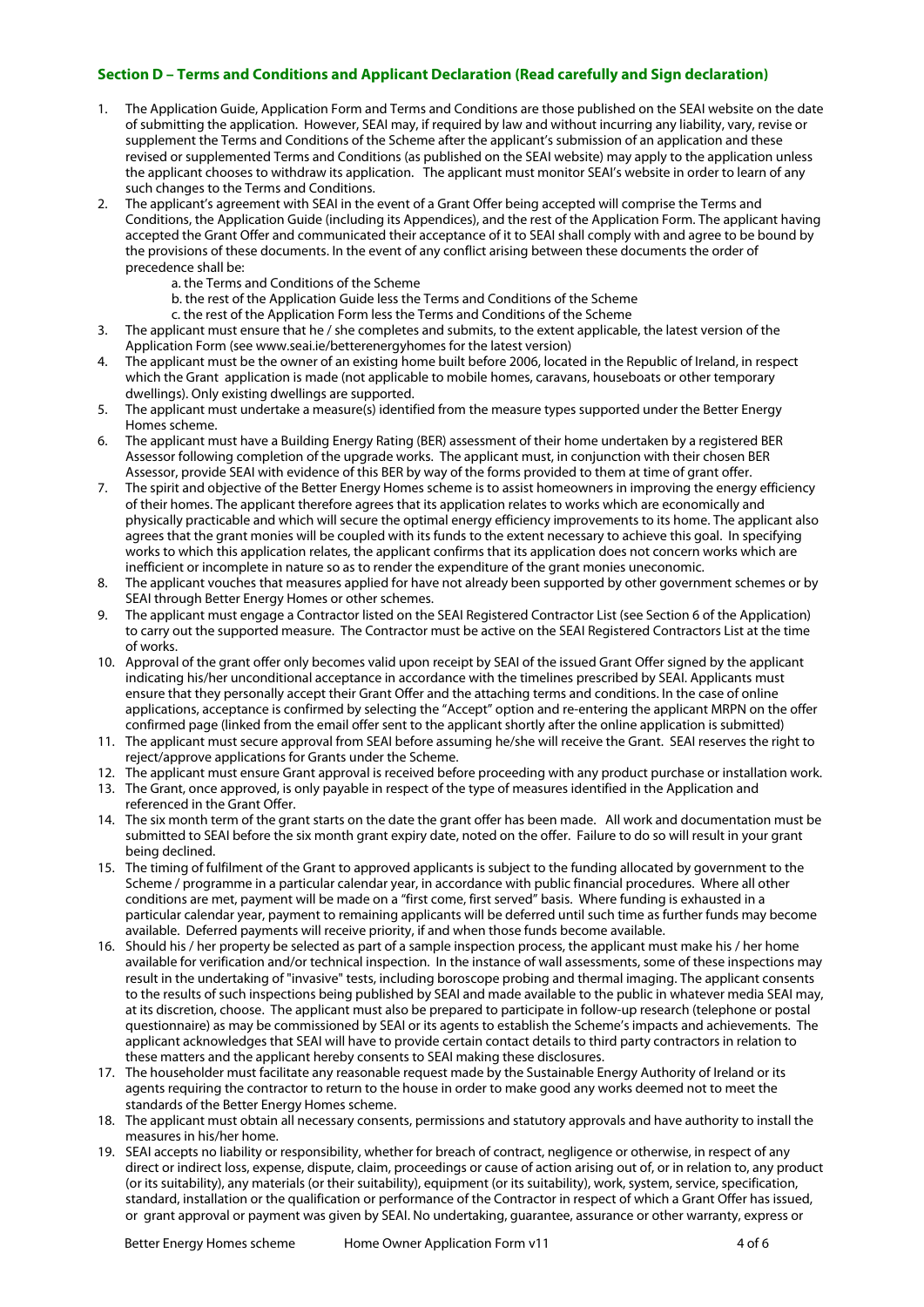implied, is given by SEAI, or any of its agents or servants, in respect of the cost, quality, efficiency and/or benefit of any work, equipment, materials, product, service or installation provided under the Scheme. The fact of registration on the Registered Contractors List for the Scheme does not infer any warranty or endorsement of that contractor by SEAI.

- 20. The information in the documents referred to in point 2 and on SEAI's website is provided solely for the purpose of providing assistance to the public, and is not intended to warrant or guarantee the quality of the materials, product and/or the installation chosen by the applicant.
- 21. In the event of any breach of these Terms and Conditions of the Scheme or the other documents referred to in point 2 above by the applicant and where the applicant has received payment pursuant to the Scheme, SEAI shall, amongst its remedies against the applicant, be entitled to demand the complete repayment of the Grant and the applicant agrees to comply with any such demand within one month of the date of the letter from SEAI containing such demand.
- 22. The applicant shall follow the SEAI complaints procedure in relation to any disputes between the applicant and SEAI concerning any matter in connection with the Scheme.
- 23. The applicant shall have a formal contract in place with each of their chosen registered Contractors before works commence.
- 24. In order to evaluate the impacts of its programmes, SEAI may require access to energy use data for homes supported. Applicants hereby accept that SEAI will have right to access metered electricity and gas usage for periods prior to and after Grant aided works are undertaken. [Note: Where access is being made it will first be notified to the applicant and also will only be reported in an aggregated manner which respects the confidentiality of individual energy users].

#### **Applicant Declaration**

- I confirm that Grant approval, indicated through a Grant Offer, will be in place before any product is purchased or installation work is commenced. I accept that if any purchase has been made or works commenced prior to the grant approval date this application will be ineligible. I confirm that no such purchases or works have occurred prior to the date of this application.
- I note that verification checks form part of the Scheme's inspection regime and that these will be undertaken in a number of homes. I acknowledge that my chosen contractor(s) is required to confirm details, including date of completion of measures with a penalty of removal from the List of Registered Contractors for invalid declarations.
- I agree and consent to SEAI, as data controller, and its agents, storing the information which I provide to SEAI on its database. I note that SEAI agrees that SEAI and its agents shall only process my personal data in accordance with the Data Protection Acts 1988 and 2003. I agree and consent to personal data which I provide being used by SEAI or its agents for the purposes of the Scheme including grant approval and payment purposes and to facilitate the administration of the grant process and the Scheme and for the purposes of liaising with contractors and where appropriate inspectors and researchers. This may require my personal data being supplied to and discussed with any other persons or organisations helping to assess and monitor this application including without limitation, SEAI's professional advisers, outsourced service providers and any inspectors and researchers which SEAI might engage. These persons will be required to comply with the Data Protection Acts 1988 and 2003. I understand that I may request SEAI to grant me access to my personal data which SEAI holds.
- I also understand that all of the data collected in the administration of the Scheme will be aggregated by SEAI as a means of analysing the overall Scheme effectiveness e.g. in terms of cumulative achievements, market trends, and/or environmental impacts. I understand that the disclosure of this aggregated data will not involve the release of any personal data. My signature on this Application (in the case of on-line applications, indicating agreement to the terms and conditions in the application submission) is treated as confirmation that SEAI and its agents may use the data which I have supplied for the aforementioned purposes.
- I hereby consent to my name, address and grant details (including amount and nature of measures adopted) being made available to the public and other authorities by SEAI.
- I understand that SEAI shall use my MPRN number for the purposes of identification, validation and verification of my application and I consent to these uses.
- I have read in full the scheme Application Guide and Application Form including all appendices.
- I have read and accept the Terms and Conditions of the Scheme set out in this Application Form and also the Application Guide. I certify that the information entered on this Application is true, accurate and complete in all respects.

| <b>Applicant's Name:</b><br>(BLOCK CAPITALS PLEASE) |  |
|-----------------------------------------------------|--|
| Applicant's Signature:                              |  |
| Date:                                               |  |

Please send all completed documentation to:

**Better Energy Homes scheme Sustainable Energy Authority of Ireland P.O. Box 119 Cahirciveen Co. Kerry**